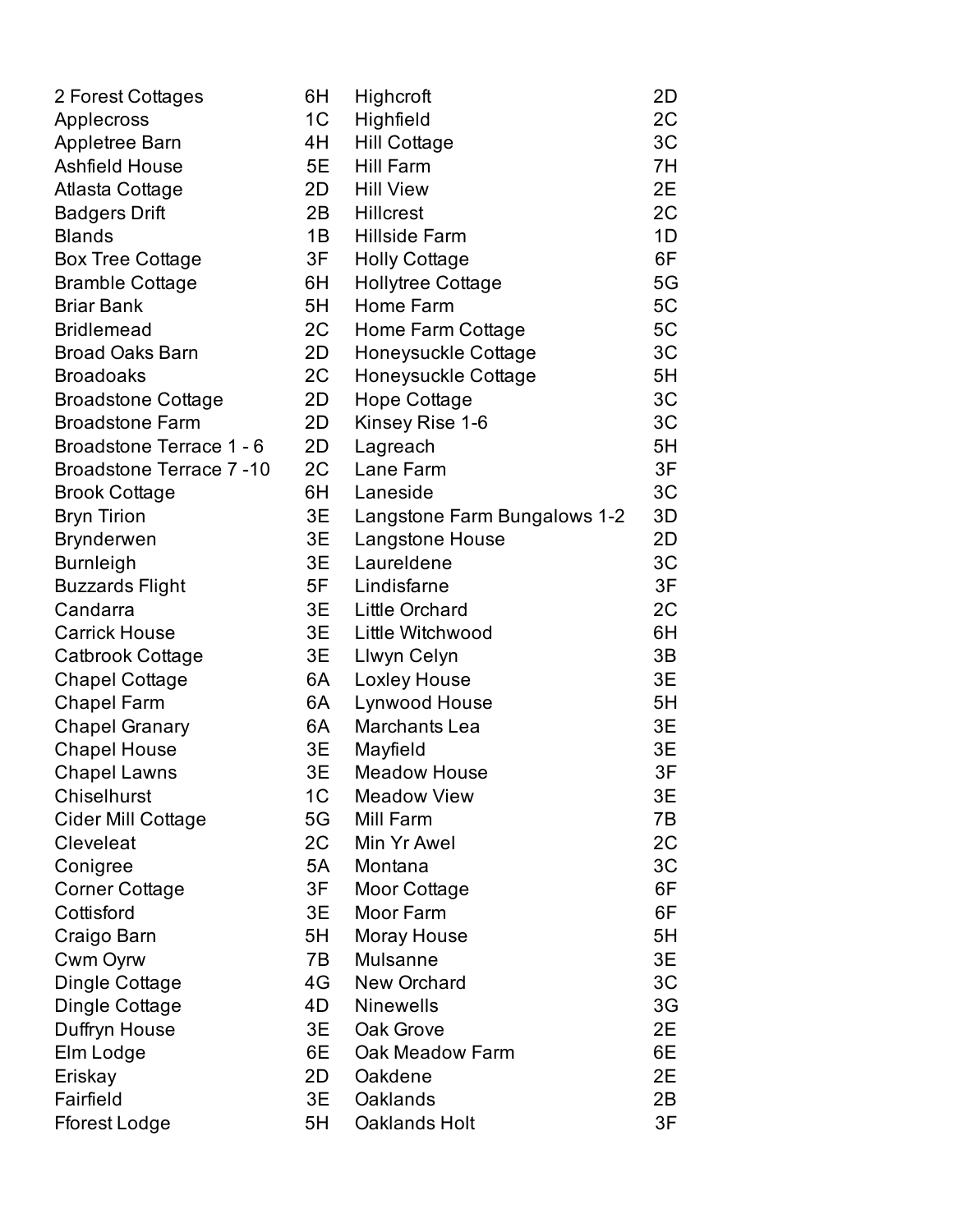| <b>Five Arches Barn</b>    | 6A | Old Park Cottage         | 4C             |
|----------------------------|----|--------------------------|----------------|
| <b>Forest Cottage</b>      | 4H | Old Park Farm            | 6C             |
| <b>Forest View</b>         | 7F | <b>Orchard Cottage</b>   | 8C             |
| <b>Forest View Cottage</b> | 7F | <b>Orchard Cottage</b>   | 2B             |
| <b>Forest View Lodge</b>   | 7F | <b>Orchard Farm</b>      | 4E             |
| Fountain Inn               | 8C | <b>Orchard House</b>     | 3F             |
| Foxcroft                   | 3E | Organy Pool              | 5E             |
| <b>Foxes Reach</b>         | 3E | Panorama                 | 2C             |
| Freberta                   | 3E | Pen Rhiw                 | 3E             |
| Geneva House               | 2E | <b>Penny Farthings</b>   | 3E             |
| George Cottage             | 5G | <b>Pepperstone House</b> | 3E             |
| Glen Roy                   | 6H | <b>Picket Post</b>       | 3E             |
| <b>Grange Court</b>        | 5C | Pond Barn                | 6A             |
| Grange Lodge               | 7B | Pond Cottage             | 6E             |
| <b>Great House Farm</b>    | 5B | <b>Primrose Cottage</b>  | 3E             |
| <b>Great House South</b>   | 6A | <b>Primrose Cottage</b>  | 5H             |
| <b>Great House West</b>    | 6A | Pryces Bridge            | 6G             |
| <b>Great Oaks</b>          | 3F | Rannoch House            | 3E             |
| Green Ways                 | 7C | <b>Red House</b>         | 3E             |
| Greenways                  | 6H | Redwood                  | 2C             |
| Grove Cottage              | 4E | <b>Richmond House</b>    | 3E             |
| <b>Hazel Grove</b>         | 5H | Rivendell                | 3C             |
| Hazeldene                  | 1D | Robin Hill               | 3D             |
| <b>High Beech Farm</b>     | 5E | Rocklea Farm             | 2C             |
| <b>High House</b>          | 7C | Rose Cottage             | 6F             |
| <b>High House</b>          | 3E | Rose Cottage             | 1 <sup>C</sup> |
| <b>High View</b>           | 1D | Roseville                | 2D             |
| <b>High View</b>           | 6G | Rushmoor                 | 2E             |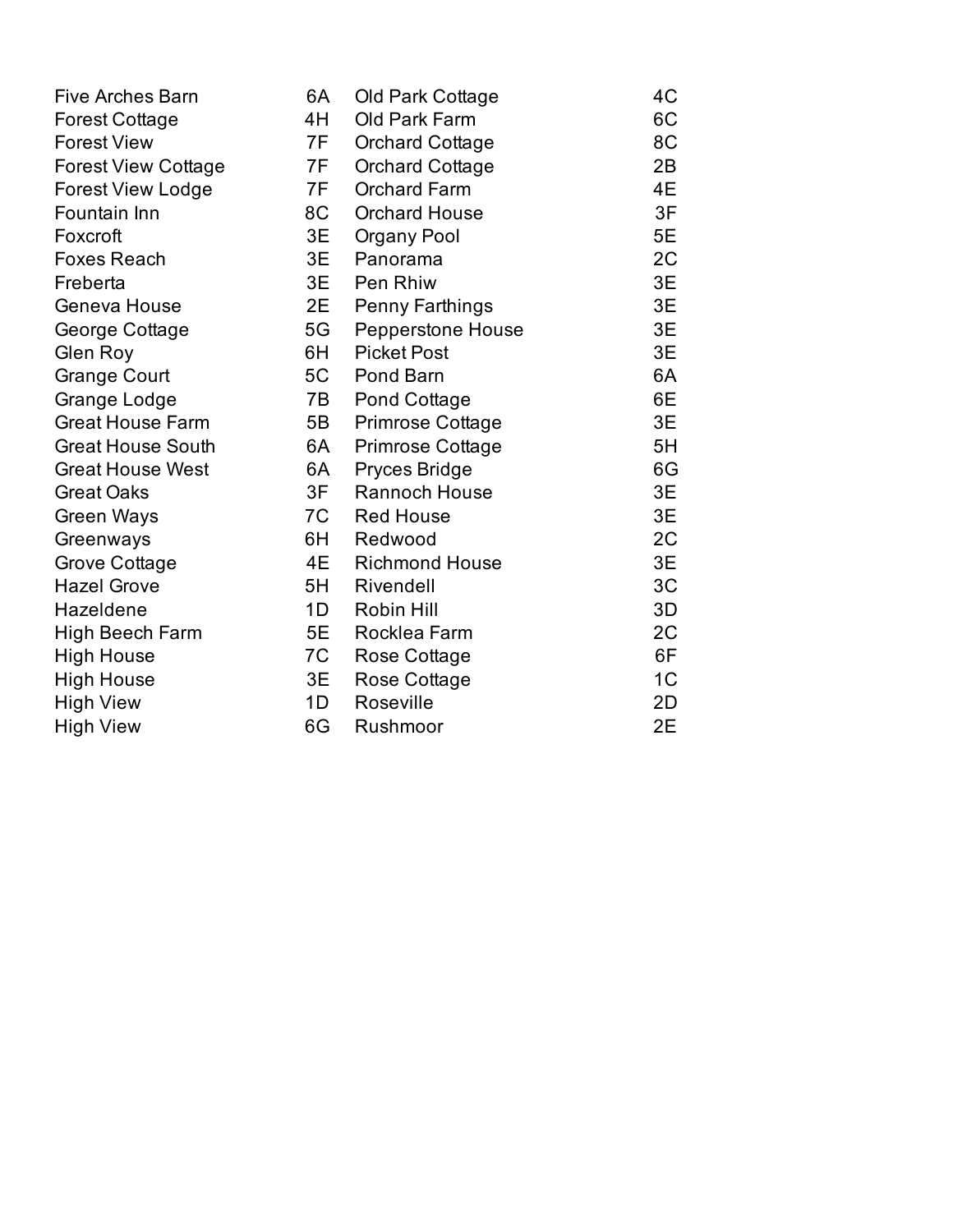| Sherrington                     | 3C             |
|---------------------------------|----------------|
| <b>Silver Circle Distillery</b> | 3F             |
| South View                      | 3F             |
| South Winds                     | 2C             |
| Southmoor                       | 3E             |
| St John's Cottage               | 3F             |
| <b>Stanley Cottage</b>          | 3C             |
| Stoneacre                       | 3E             |
| Stonelea                        | 2E             |
| Sunny Dene                      | 5G             |
| <b>Sunny View</b>               | 3F             |
| Sunnydene                       | 3D             |
| Sunnyside                       | 5H             |
| <b>Sylvan House</b>             | 6F             |
| <b>Talwen</b>                   | 2C             |
| The Beeches                     | 6G             |
| The Beeches                     | 8H             |
| The Chapel                      | 6F             |
| <b>The Chicken Shed</b>         | 1B             |
| The Cottage                     | 1 <sub>C</sub> |
| The Farm, Back Road             | 2E             |
| The Firs                        | 5E             |
| The Firs Barn                   | 4Ε             |
| The Gazebo                      | 3C             |
| The Gethley                     | 2B             |
| The Grove                       | 3E             |
| The Hermitage                   | 5F             |
| The Larches                     | 1D             |
| The Laurels                     | 3E             |
| The Lodge                       | 2D             |
| The Meads                       | 8C             |
| <b>The Nook</b>                 | 3E             |
| The Old Cider Mill              | 6H             |
| The Old Farmhouse               | 6A             |
| The Old Post Office             | 3E             |
| The Old School House            | 3F             |
| The Old Ship                    | 7C             |
| The Park House                  | 3B             |
| The Poplars                     | 6F             |
| The Quarry                      | 3 <sub>C</sub> |
| The Rocks Close 1-4             | 2C             |
| The Shrubbery                   | 5H             |
| The Smithy                      | 7Β             |
| The Tuffets                     | 2D             |
| The Tump                        | 7B             |
|                                 |                |